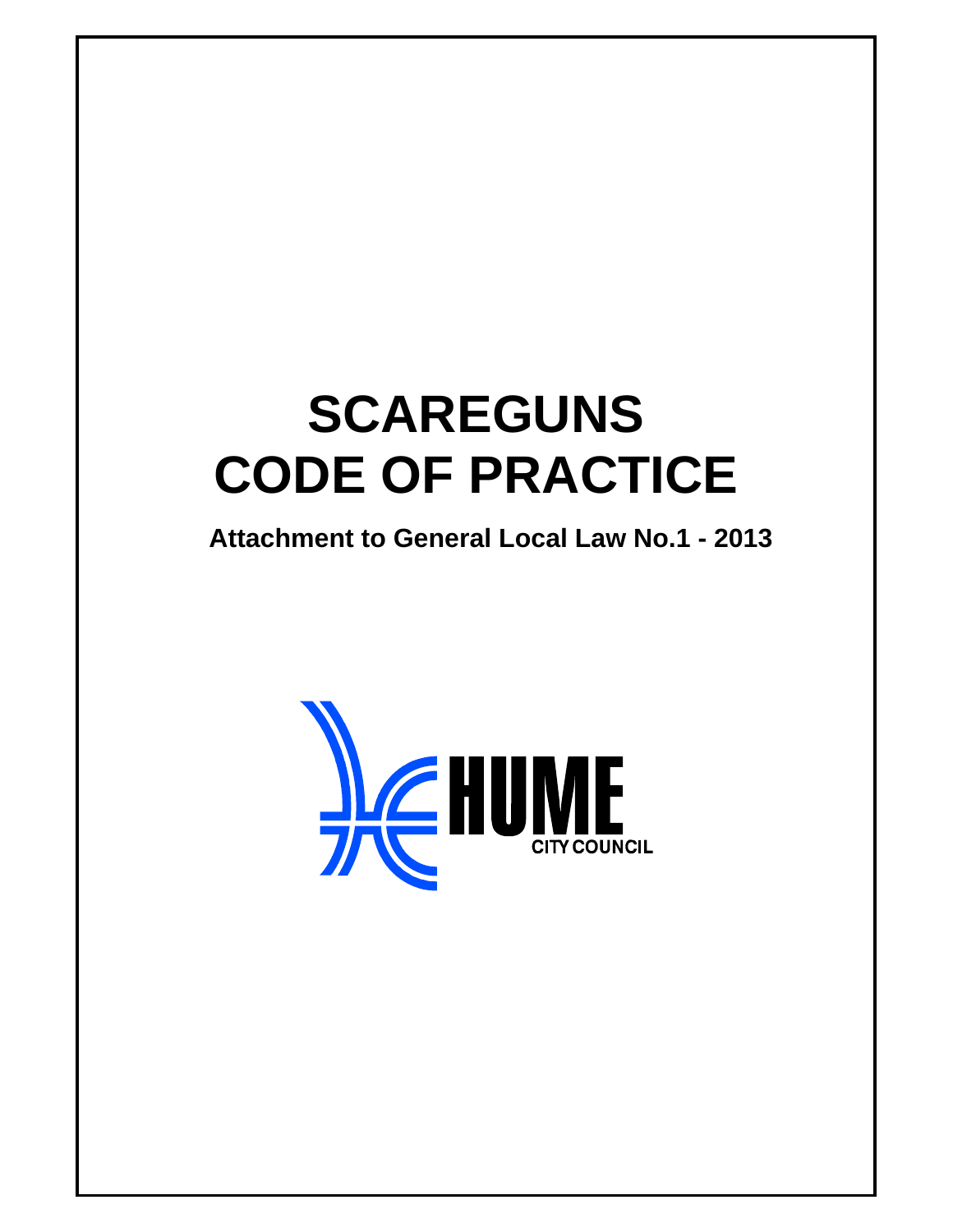# **CONTENTS**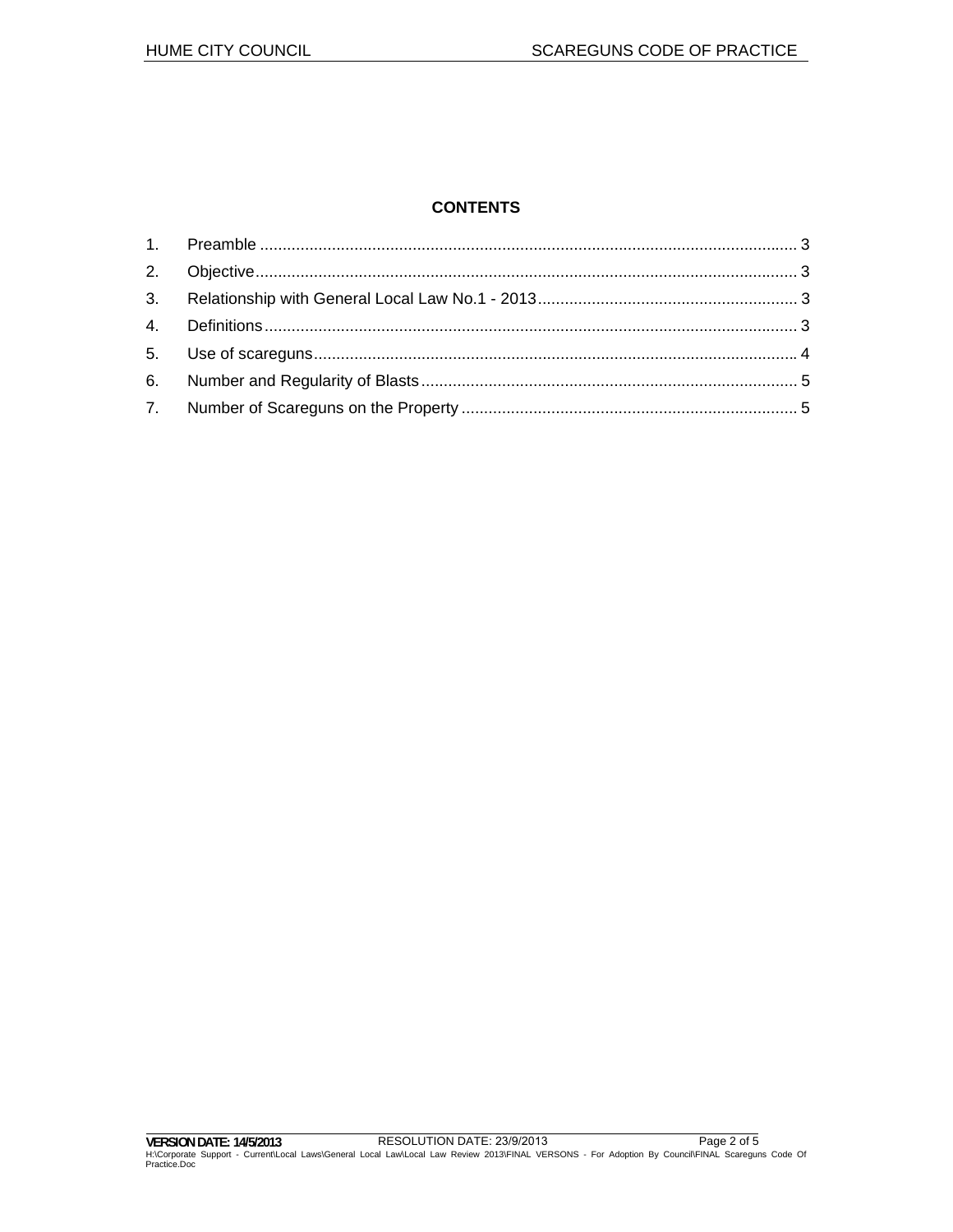# **HUME CITY COUNCIL SCAREGUNS CODE OF PRACTICE**

#### **1. PREAMBLE**

- 1.1 Scareguns are devices for producing a loud explosive sound for the purpose of scaring away birds from crops. Scareguns also known as gas guns or scatter guns, produce an explosive noise by the ignition of a charge of gas and air or commodities similar to gas or air.
- 1.2 Birds which attack fruit and crops can cause significant losses to a producer. A scaregun, if used correctly, does offer some protection against this problem. However, the noise which frightens the birds can also cause significant annoyance to neighbours living in the area. As a consequence there needs to be a balance established between the producers' needs and the rights of residents.
- 1.3 This Code of Practice is based on the Environment Protection Authority Victoria guidelines on scareguns.

#### **2. OBJECTIVE**

2.1 The objective of this Code of Practice is to provide for a fair balance between the need of local producers to protect their crops with the responsible use of scareguns and protecting the rights of residents from exposure to excessive noise.

#### **3. RELATIONSHIP WITH GENERAL LOCAL LAW - 2013**

- 3.1 This Code of Practice has been incorporated by reference into the Council's General Local Law No.1 – 2013.
- 3.2 Clause 3.9.1 of that Local Law provides that:

"A person must not use or allow the use of a scaregun expect in accordance with Council's Scareguns Code of Practice."

3.3 The Code referred to in that clause is this Code of Practice.

#### **4. DEFINITIONS**

- 4.1 Any word or term defined in General Law No.1 2013 has the same meaning in this Code of Practice.
- 4.2 Further, in this Code of Practice:

**"crops"** means any produce which is grown on land and includes fruit orchards and vines.

**"farm land"** has the same meaning as in the *Valuation of Land Act* 1960.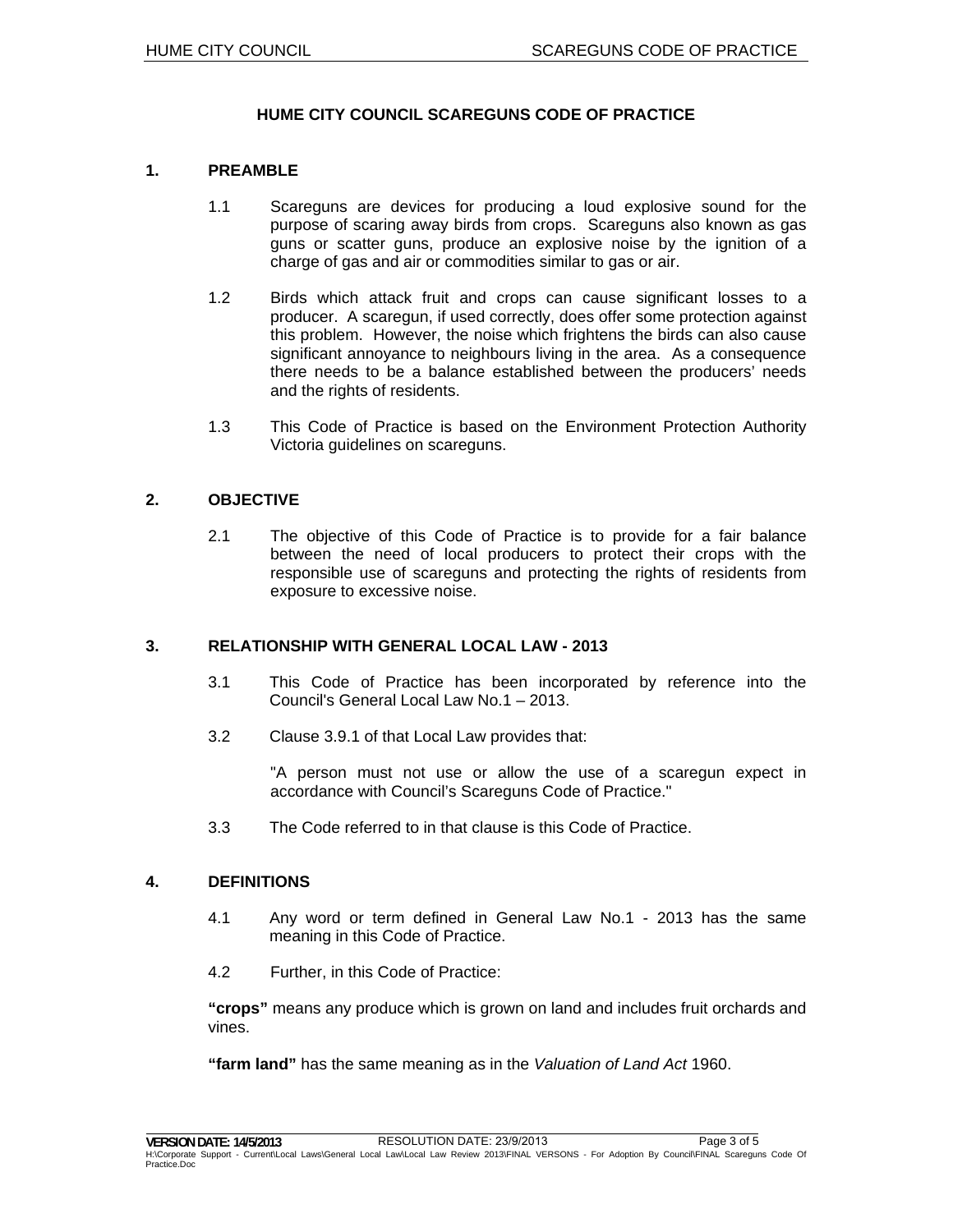**"residential premises"** means land used primarily for residential purposes and includes a dwelling, residential hotel, motel, boarding home, and bed and breakfast establishment.

**"scaregun"** means a gas or scatter gun which produces an explosive noise by the ignition of gas or air or similar and is designed to deter birds from attacking crops, but does not include a firearm or any other bird scaring device.

# **5. USE OF SCAREGUNS**

- 5.1 A person must not use or allow the use of a scaregun unless all of the following are satisfied:
	- 5.1.1 the scaregun is only used for the bona fide purpose of scaring birds away from crops during a recognised crop growing period;
	- 5.1.2 the scaregun is positioned on farm land;
	- 5.1.3 the distance in a straight line between the scaregun and any residential premises is 300 metres or greater. Where, however, the level of the blast from the scaregun can be adjusted then the distance between the scaregun and any complainant's house may be less than 300m. In this case the adjusting mechanism must be permanently fixed such that the average maximum level of blasts at the house does not exceed 100dB LIN Peak<sup>®</sup>;
	- 5.1.4 the distance in a straight line between the scaregun and another scaregun in use (whether located on the same or on another property) is 150 metres or greater;
	- 5.1.5 the scaregun is only used between 7-00am and sunset\* on any day;
	- 5.1.6 the scaregun is not used in excess of 12 hours in one day;
	- 5.1.7 the maximum noise level of the scaregun when measured immediately in front of residential premises on another property is 100dB LIN peak or less;
	- 5.1.8 the permitted number and regularity of blasts in any one day period does not exceed the number set out in clause 6;
	- 5.1.9 the number of scareguns in use at any one time on the property does not exceed the number set out in clause 7; and
	- 5.1.10 wherever possible, the shielding effects of natural features, buildings or the like are used to reduce the level of the blasts on nearby properties.

 $\textsuperscript{4}$  These guidelines are based on an average maximum level of 100dB LIN Peak of the loudest 20% of blasts measured at the complainant's home when the weather favours noise propagation. The dB LIN Peak is measured with the sound level meter set to linear and peak.

<sup>\*</sup> Sunset on any given day will be the official daily time for sunset as predetermined by the Bureau of Meteorology and recorded in the daily Melbourne newspapers.